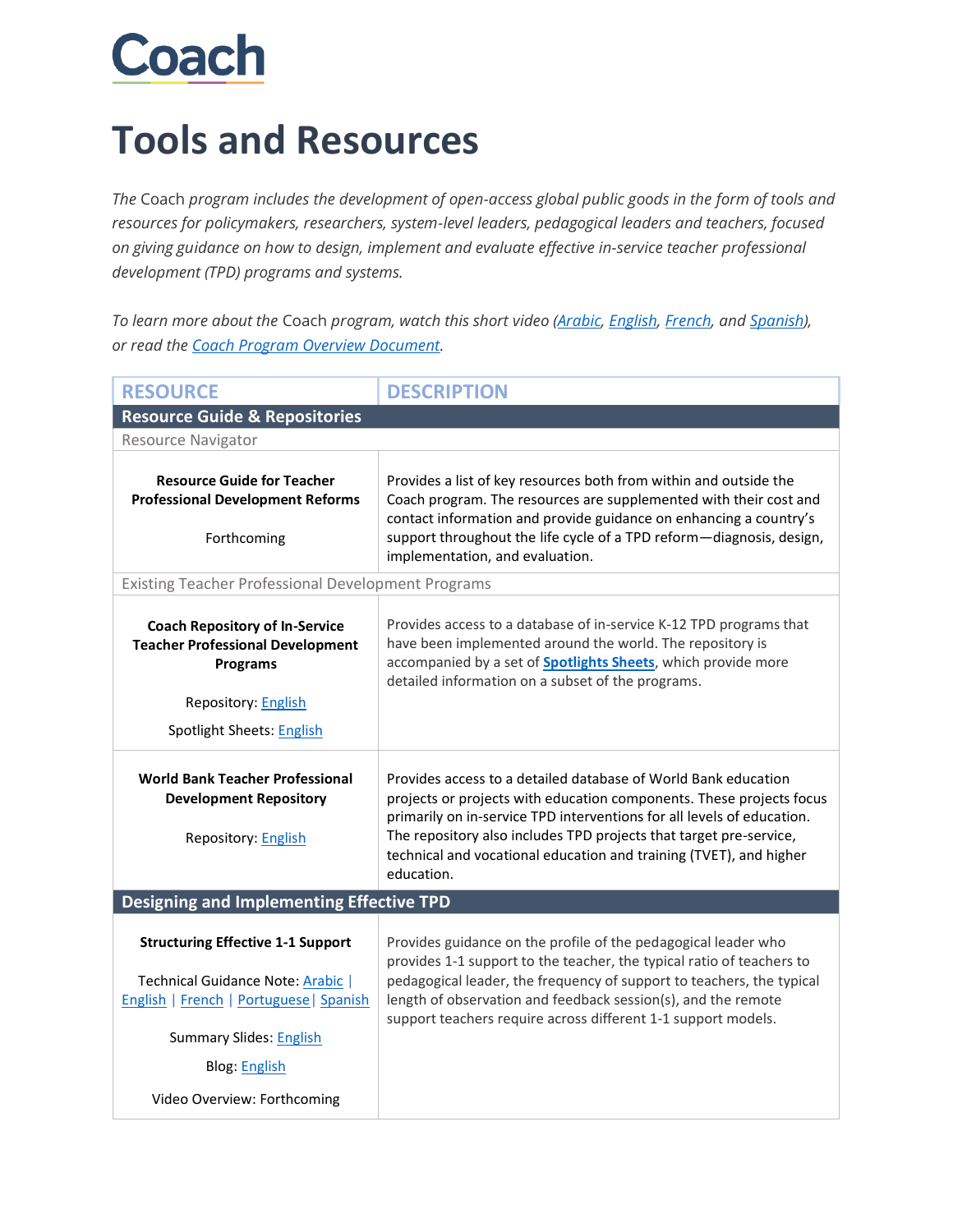| <b>Implementing Effective 1-1 Support</b><br>(Under revision post-consultation)<br><b>Technical Guidance Note: English</b><br><b>Summary Slides: English</b><br>Video Overview: Forthcoming   | Provides guidance on how pedagogical leaders can provide high-<br>quality 1-1 support to teachers. The note includes a high-level<br>overview of the 1-1 coaching cycle, followed by a more detailed<br>discussion of each stage of the coaching cycle.                             |
|-----------------------------------------------------------------------------------------------------------------------------------------------------------------------------------------------|-------------------------------------------------------------------------------------------------------------------------------------------------------------------------------------------------------------------------------------------------------------------------------------|
|                                                                                                                                                                                               |                                                                                                                                                                                                                                                                                     |
| <b>Structuring Effective Group Training</b><br>(Under revision post-consultation)                                                                                                             | Provides guidance on the five characteristics of effective group<br>training: Content focus, Frequency of training, Profile of the<br>facilitator, Group size, and Materials to be provided.                                                                                        |
| <b>Technical Guidance Note: English</b>                                                                                                                                                       |                                                                                                                                                                                                                                                                                     |
| <b>Summary Slides: English</b>                                                                                                                                                                |                                                                                                                                                                                                                                                                                     |
| Video Overview: Forthcoming                                                                                                                                                                   |                                                                                                                                                                                                                                                                                     |
| <b>Structuring and Supporting School-</b><br>and Cluster-Based Continuous<br><b>Professional Development</b><br>(Under revision post-consultation)<br><b>Technical Guidance Note: English</b> | Provides guidance on the five decision points for structuring and<br>supporting effective school- and cluster-based teacher support:<br>Grouping of teachers, Frequency of meeting, Profile of the facilitator,<br>Training and support for facilitators, and Content for teachers. |
| <b>Summary Slides: English</b>                                                                                                                                                                |                                                                                                                                                                                                                                                                                     |
| Video Overview: Forthcoming                                                                                                                                                                   |                                                                                                                                                                                                                                                                                     |
| <b>Motivating Changes in Teaching</b><br><b>Practices</b>                                                                                                                                     | Provides information on motivational barriers for behavioral change<br>in the TPD journey along with strategies and motivational enablers to<br>overcome those barriers for improving teaching practices.                                                                           |
| <b>Technical Guidance Note: English</b>                                                                                                                                                       |                                                                                                                                                                                                                                                                                     |
| Analysis, Monitoring and Evaluation                                                                                                                                                           |                                                                                                                                                                                                                                                                                     |
| <b>Teacher's Guide Diagnostic Tool</b>                                                                                                                                                        | Provides guidance on how to assess the quality of teacher's guides in<br>grades 1-4. Additionally, the manual provides recommendations for<br>the improvement of teacher's guides.                                                                                                  |
| Manual: Arabic   English   French  <br>Portuguese   Spanish                                                                                                                                   |                                                                                                                                                                                                                                                                                     |
| Scoresheet: English                                                                                                                                                                           |                                                                                                                                                                                                                                                                                     |
| <b>Summary Slides: English</b>                                                                                                                                                                |                                                                                                                                                                                                                                                                                     |
| Blog: English   French   Portuguese  <br><b>Spanish</b>                                                                                                                                       |                                                                                                                                                                                                                                                                                     |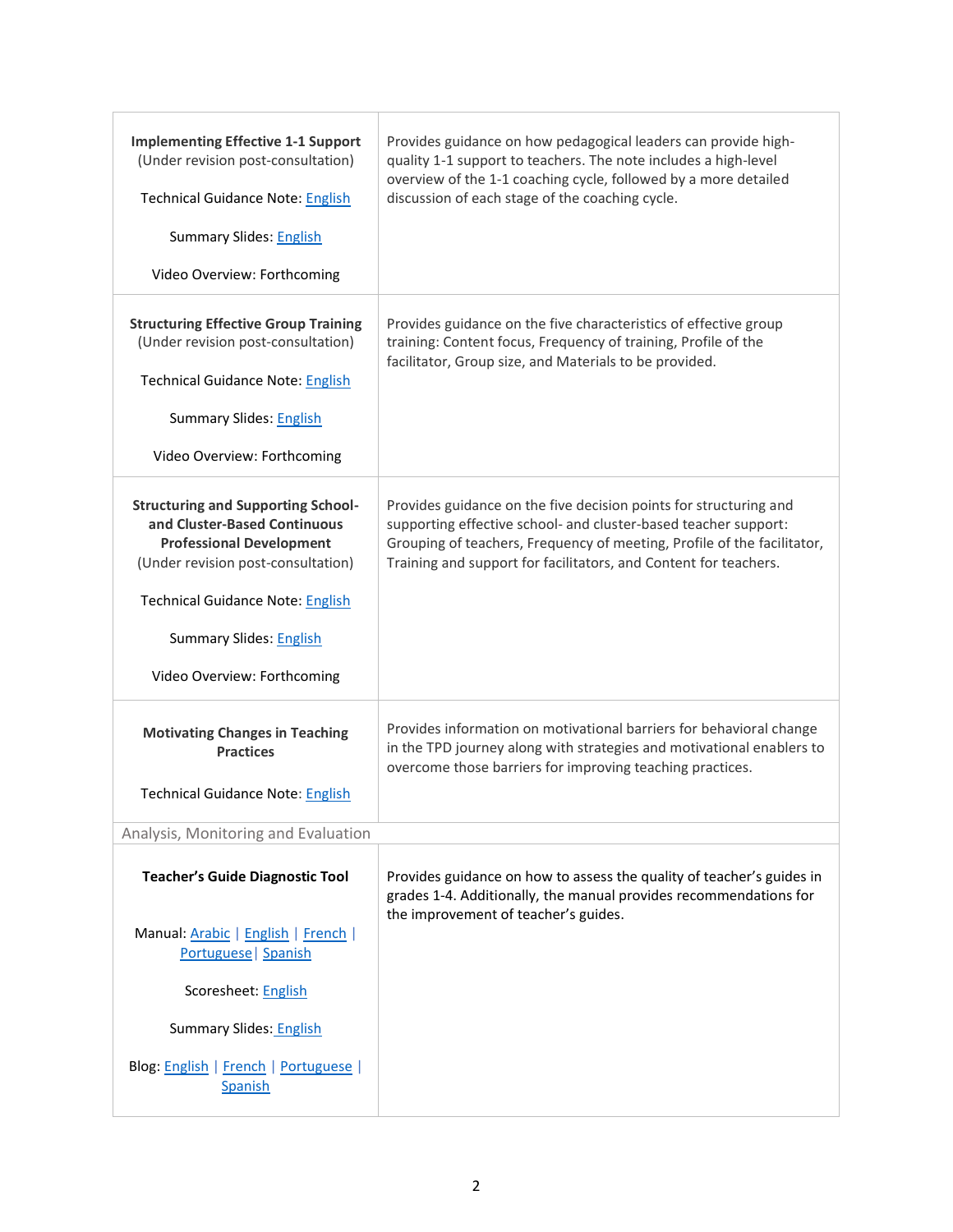| <b>Monitoring and Evaluation for</b><br><b>In-Service Teacher Professional</b><br><b>Development Programs</b><br>Guidance Note:<br>English<br><b>Summary Slides: English</b><br>Selecting Indicators Sheet: English<br><b>Blog: English</b><br><b>Sample Teacher Professional Development Materials</b>       | Provides guidance on designing a results framework and choosing<br>indicators, and outlines a step-by-step process to design, implement,<br>use, and sustain a TPD M&E system.                                                                                                                                                |  |
|---------------------------------------------------------------------------------------------------------------------------------------------------------------------------------------------------------------------------------------------------------------------------------------------------------------|-------------------------------------------------------------------------------------------------------------------------------------------------------------------------------------------------------------------------------------------------------------------------------------------------------------------------------|--|
| Improving Teacher Practice: Foundational Teaching Skills                                                                                                                                                                                                                                                      |                                                                                                                                                                                                                                                                                                                               |  |
| <b>Foundational Teaching Skills Guide</b><br>Guidance Note: Arabic   English  <br>French   Portuguese   Spanish<br><b>Blog: English</b><br>Video Overview: Forthcoming                                                                                                                                        | Outlines a set of 11 Foundational Teaching Skills (FTS). For each skill,<br>the guide provides a clear description of what it entails, step-by-step<br>guidance on how to implement it effectively in the classroom, and a<br>detailed example.                                                                               |  |
| <b>Foundational Teaching Skills Teacher</b><br><b>Training Package</b><br>(Under revision post-consultation)<br><b>Trainer Manual: English</b><br>Participant Workbook: English<br>Training Video Scripts: English<br><b>Training Assessment: English</b><br>Coach FTS Contextualization Note:<br>Forthcoming | A package meant to be used by master trainers delivering group<br>support to teachers focused on improving their skills across all, or a<br>subset of the 11 FTS. The package consists of a training manual,<br>participant workbook, training video scripts, training assessment, and<br>a Coach FTS Contextualization Note. |  |
| <b>Foundational Teaching Skills Coach</b><br><b>Training Package</b><br>Forthcoming                                                                                                                                                                                                                           | A package meant to be used by master trainers delivering group<br>support to coaches focused on supporting teachers in improving their<br>skills across all, or a subset of the 11 FTS. The package consists of a<br>training manual, participant workbook, video scripts, and training<br>assessment.                        |  |